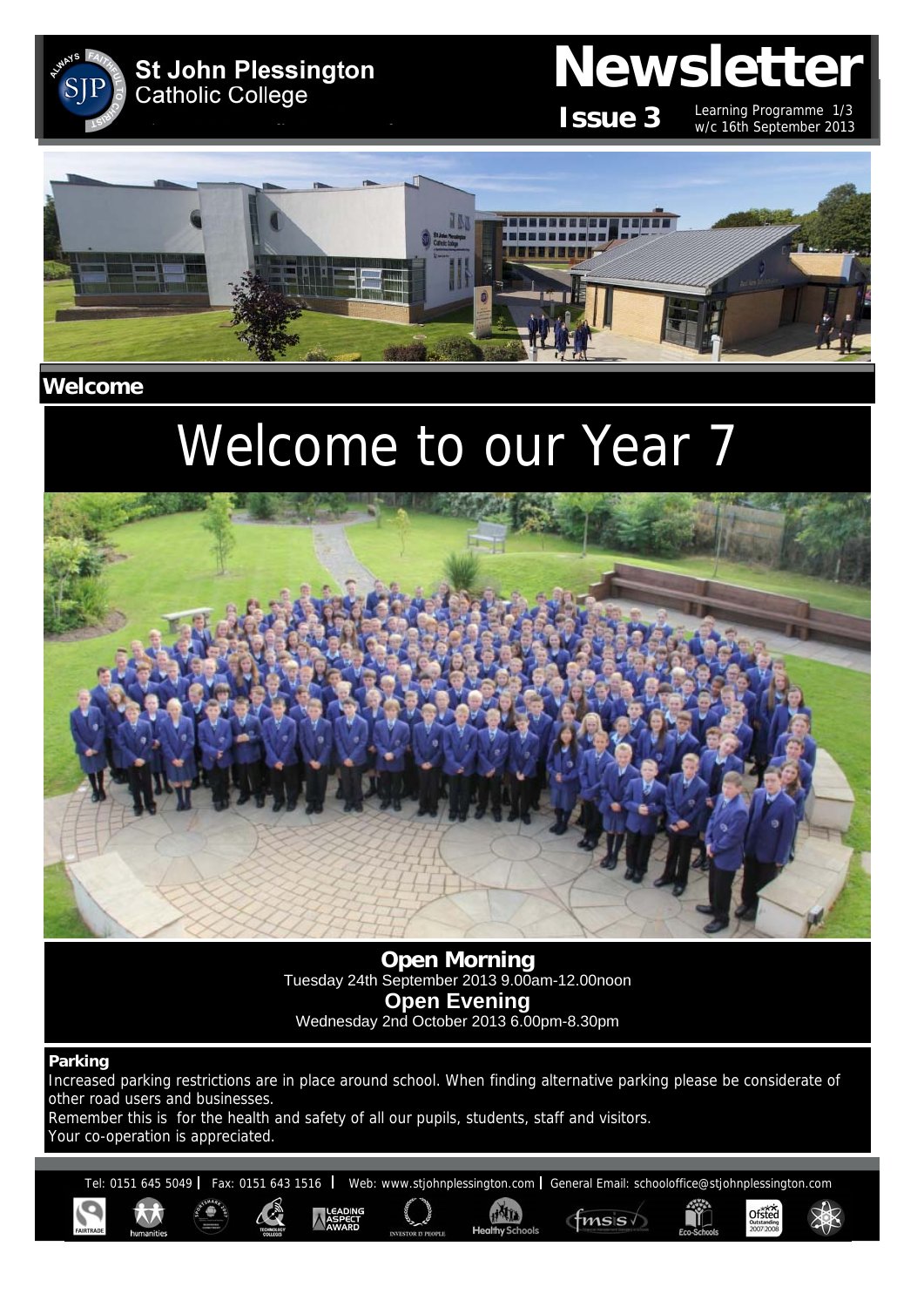# **Library News**

### **FREE BOOKS FOR ALL YEAR 7 PUPILS**

BOOKBUZZ, the 'FREE BOOKS' reading promotion for ALL Year 7 pupils is back again! Now in its seventh year, this extremely popular campaign which is organised by Booktrust and funded by the Department for Education has given a free book to almost two million children in England. The aim of Bookbuzz is to inspire and encourage young people to read for pleasure and discover new books and authors by providing every Year 7 pupil with a free book from the specially selected titles by award winning children's authors.

There are 12 books in total which are displayed in the College library for Year 7 pupils to browse through. Orders are to be given to Form Tutors and the books will be delivered to forms after the half term break.

More information can be found about Bookbuzz at www.bookbuzz.org.uk



# **Expressive Arts Extra Curricular Timetable**

|              | Monday                                        | Tuesday                                                  | Wednesday                                                                                            | <b>Thursday</b>                                                                | Friday                                                                           |
|--------------|-----------------------------------------------|----------------------------------------------------------|------------------------------------------------------------------------------------------------------|--------------------------------------------------------------------------------|----------------------------------------------------------------------------------|
| 12-12.35pm   | <b>Boccia</b>                                 | Yr10/11 Rugby<br>Yr10/11 Netball<br>Leadership Academy   | Yr9/10 Football<br>Yr10/11/6 <sup>th</sup> Form<br>Basketball<br>Yr9/10 Netball<br><b>Yr10 Dance</b> | Yr11/6 <sup>th</sup> Form Football<br>Yı9 Basketball<br>Yr9 Dance              | Yr9 Rugby<br>Yr9 Netball<br><b>Yr10 GCSE Dance</b><br>All years Cross<br>Country |
|              |                                               | <b>Jazz Group</b>                                        | Choir<br><b>Ukulele Group</b><br><b>Spotlight Boys</b>                                               | <b>Voices</b><br>Spotlight<br><b>String Group</b>                              | <b>Flute Choir</b><br>Band                                                       |
| 12.35-1.10pm | PE BTEC Club<br><b>GCSE Dance Prep</b>        | Yr7/8 Football<br>Yr7 Netball<br>Yr8 Dance               | Yr7/8 Basketball<br>Yr7 Dance                                                                        | Yr8 Rugby<br>Yr8 Netball                                                       | Yr7 Rugby<br>Yr7/9/10 Girls Tag<br>Rugby                                         |
|              | <b>PA BTEC Club</b><br><b>GCSE Music Prep</b> | Yr7 Choir<br>Yr8 Drama Club                              | <b>Brass Band</b>                                                                                    | Yr7 Liturgical Singing                                                         | Yr7 Drama Club                                                                   |
| 3.20-4.20pm  |                                               | All years fixtures<br>Yr9/10/11 Netball<br>Yr8 Dance     | All years Rugby<br>Yr7/8 Netball<br>Yr7 Dance                                                        | All years Basketball<br>All years Girls Tag<br>Rugby<br><b>Yr11 GCSE Dance</b> | PE BTEC Club<br>Trampolining Club                                                |
|              |                                               | PE Fixtures-various                                      | <b>PE Fixtures-various</b>                                                                           | <b>PE Fixtures-various</b>                                                     |                                                                                  |
|              |                                               | <b>Production Rehearsals</b><br><b>PA BTEC/GCSE Club</b> | <b>Production Rehearsals</b><br><b>PA BTEC/GCSE Club</b>                                             | <b>Production Rehearsals</b><br><b>PA BTEC/GCSE Club</b>                       | <b>Production Rehearsals</b><br><b>PA BTEC/GCSE Club</b>                         |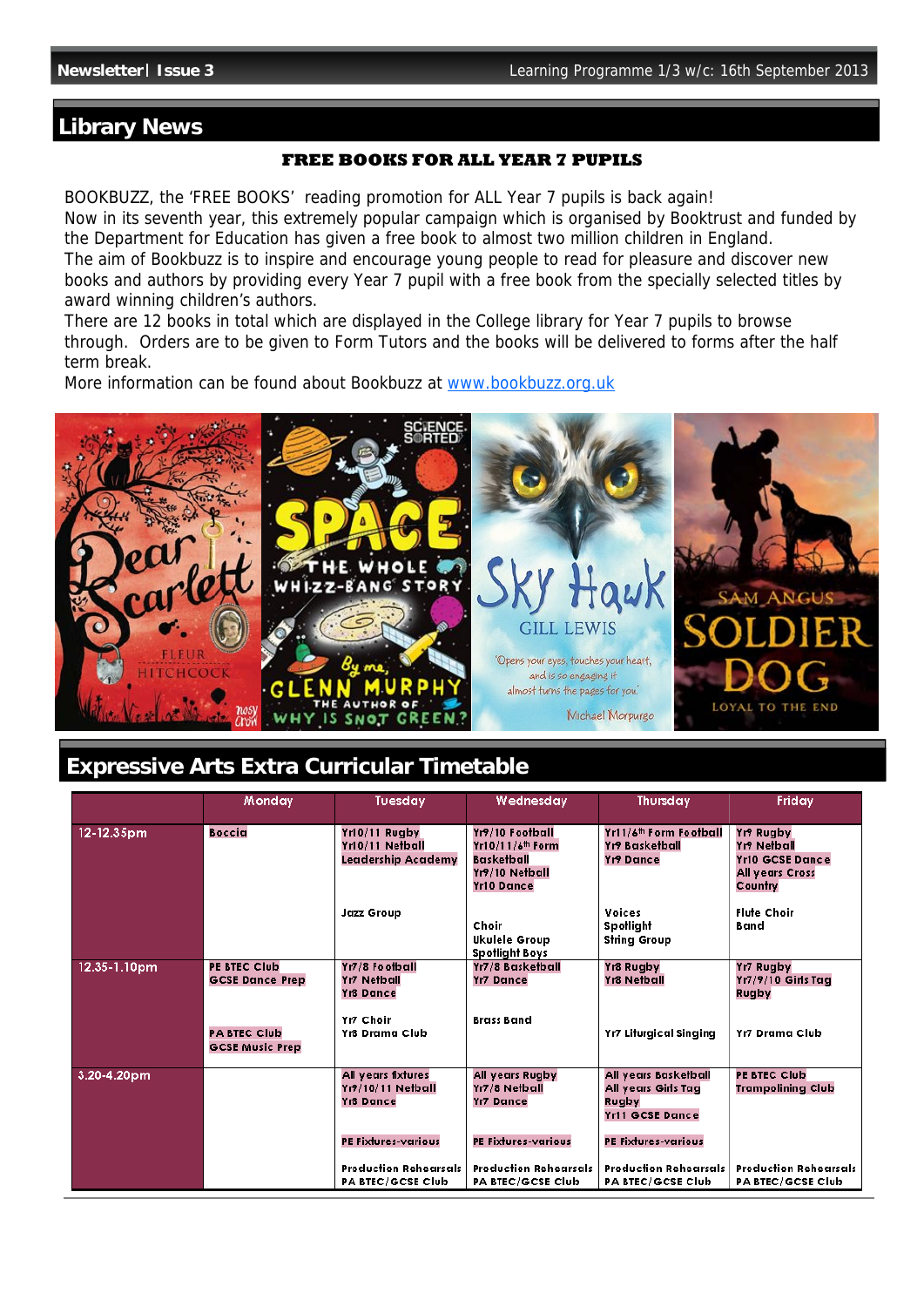# **Literacy Corner**

#### BOGGLE BONANZA!

Boggle requires you to look at the letters provided in the grid.

Your challenge is to create as many words as you can out of the letters provided. You can pick the letters in any order, but you may only use the letter ONCE in each word.

The person who finds the longest word wins a prize!

See Mrs Connolly with your answers.

| $\mathsf{S}$ | L                | P                       | E           |
|--------------|------------------|-------------------------|-------------|
| D            | $\boldsymbol{M}$ | $\boldsymbol{O}$        | $\mathbf I$ |
| G            | $\overline{U}$   | Y                       | N           |
| H            | A                | $\overline{\mathsf{V}}$ | L           |



**Attendance - 09/09/13 - 13/09/13**



**Year 7 - 97.9% Year 8 - 96.6% Year 9 - 97.0% Year 10 - 96.0% Year 11 - 96.8%** 



Tuesday - Year 8 Wednesday - Year 7



# **Coming up**

- Y12 Emmaus Walk: 20th September
- DofE Silver: 21st September 23rd September
- Open Morning: 24th September 9am-12pm